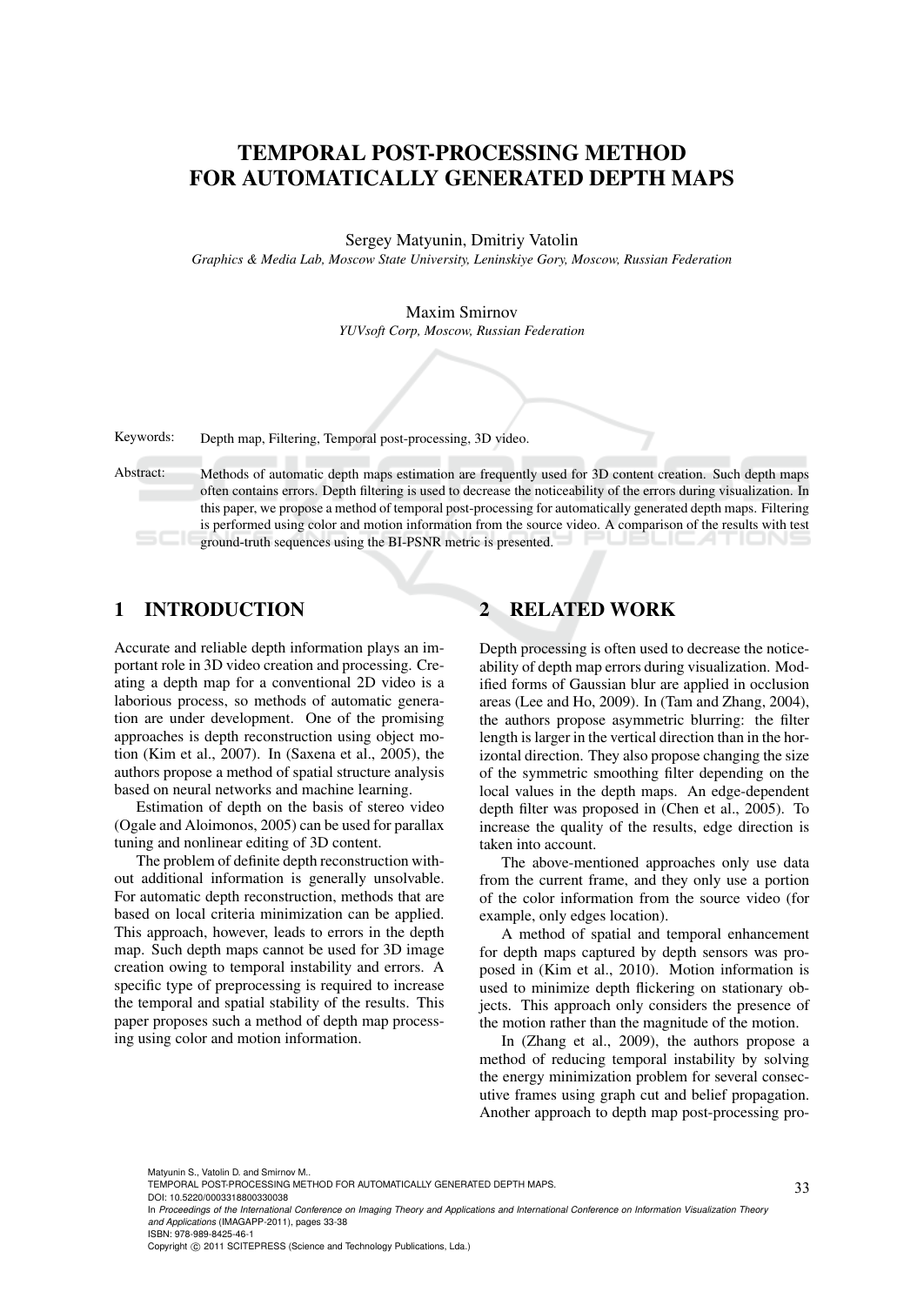posed in (Zhang et al., 2008) is iterative refinement. For each frame, the algorithm refines the depth maps of neighboring frames. The refinement procedure is also reduced to the energy minimization problem. Such approaches produce good results, but owing to computational complexity, they require a long time to process the entire video (several minutes for each frame).

The proposed approach uses several neighboring frames to refine the depth map. Filtering is performed by taking into account the intensity (color) similarity of pixels and the spatial distance. The algorithm takes information about object motion into account using motion compensation.

## 3 PROPOSED METHOD

For the filtering of the current depth map  $D_n$ , the algorithm uses the neighboring source frames  $I_{n-m}, \ldots, I_{n+m}$  and the depth maps  $D_{n-m}, \ldots, D_{n+m}$ .  $I_i(x, y)$  denotes the intensity (or color) of pixel  $(x, y)$ in frame *i*.  $I_i(x, y)$  is either a three-vector for a color image or a scalar for a grayscale image. The proposed method consists of four steps:

- 1. Motion estimation between the current frame *I<sup>n</sup>* and neighboring frames *In−m,...,In−*1,  $I_{n+1}, \ldots, I_{n+m}$ , where  $m > 0$  is a parameter. The result of this stage is a field of motion vectors  $MV_i(x, y) = (u^i(x, y), v^i(x, y))$ . We define  $MV_n(x, y) \equiv (0, 0).$
- 2. Computation of the confidence metric  $C_i(x, y)$  for the resultant motion vectors  $MV_i(x, y)$ . Here,  $C_i(x, y) \in [0, 1]$ .  $C_i(x, y)$  quantifies the estimation quality for motion vector  $MV_i(x, y)$ .
- 3. Motion compensation for the depth maps and the source frames:

$$
I_i^{MC}(x, y) = I_i(x + u^i(x, y), y + v^i(x, y)),
$$
  

$$
D_i^{MC}(x, y) = D_i(x + u^i(x, y), y + v^i(x, y)),
$$

where  $D_i^{MC}$  denotes the motion-compensated depth maps, and  $I_i^{MC}$  denotes the motioncompensated source frames.

4. Depth map filtering using the computed  $D_i^{MC}$ ,  $C_i$ and  $I_i^{MC}$  values.

#### 3.1 Motion Estimation

We used a block matching motion estimation algorithm based on the algorithm described in (Simonyan



Figure 1: Results of the objective quality assessment. Depth maps were compared with ground truth depth before and after filtering. The comparison was performed using the Brightness Independent PSNR metric.

et al., 2008b). The algorithm uses macroblocks of size  $16 \times 16$ ,  $8 \times 8$  and  $4 \times 4$  with adaptive partitioning criteria. Motion estimation is performed with quarterpixel precision. Both luminance and chroma planes are considered.

#### 3.2 Confidence Metric

The motion estimation algorithm often produces wrong motion vectors, especially in the occlusion areas. Wrong motion estimation leads to artifacts. To reduce the influence of outliers we introduce confidence metric *C* for motion vectors. The metric is based on that described in (Simonyan et al., 2008a).

$$
C = (1 - \alpha) * C_{SAD} + \alpha * C_{MV},
$$

where *CSAD* responds to the motion-compensated interframe difference and *CMV* responds to the spatial smoothness of motion vectors field in the spatial neighborhood of the current block.  $\alpha \in [0,1]$  describes the smoothness of the current block.

#### 3.3 Filtering

The filter consists of two stages. The first stage is temporal median filtering. Median filtering is often used to eliminate sharp discontinuities in the time domain. We apply filtering to the motion compensated frames to make our approach usable for the video sequences with fast motion. In order to reduce the influence of the errors of motion compensation we consider only those pixels  $(x, y)$  from the neighboring depth maps  $D_i^{MC}$  which have a good confidence metric value and small interframe difference  $|I_i^{MC}(x, y) - I_n(x, y)|$ :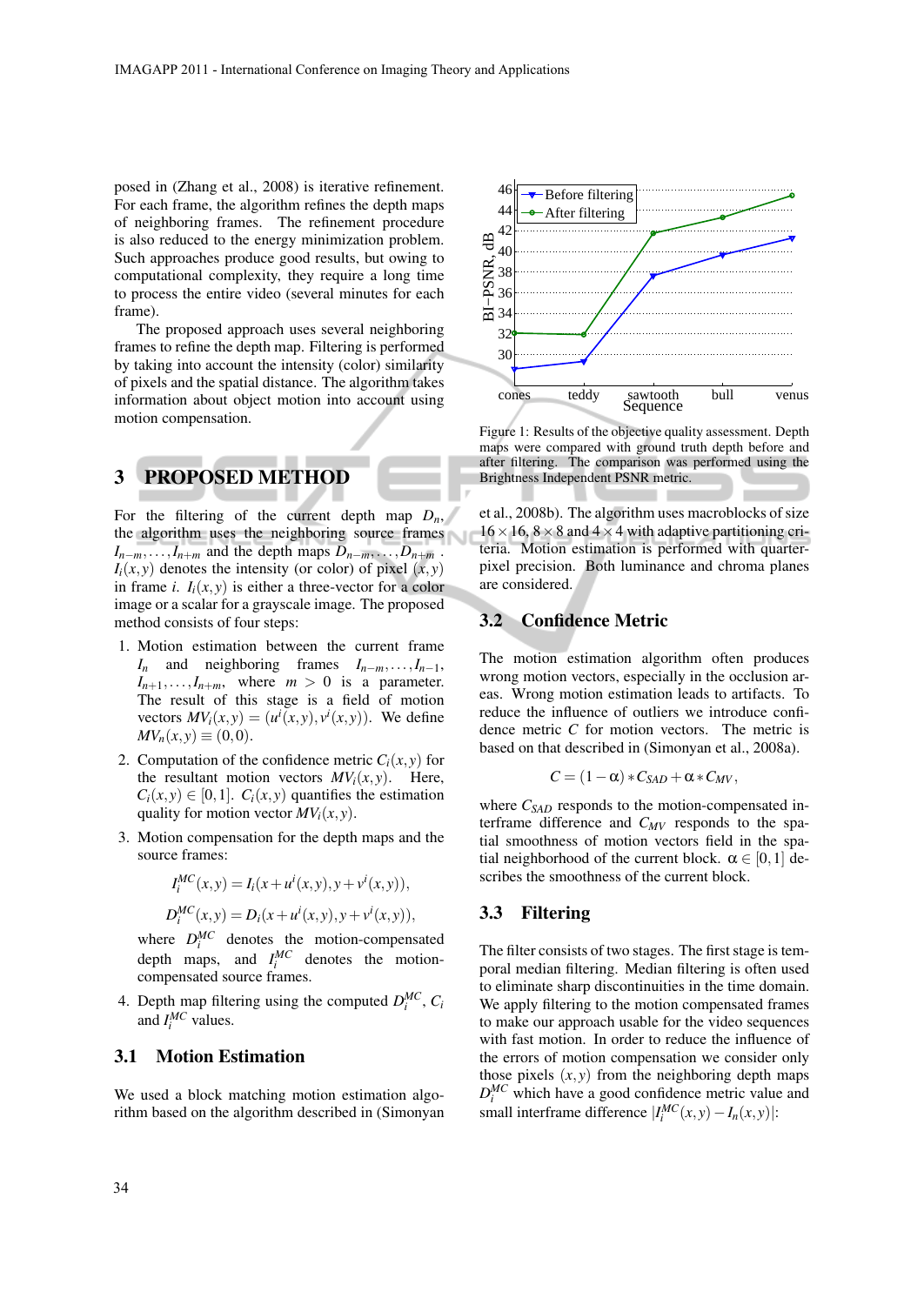

c) Estimated depth map.  $\qquad \qquad$  d) Filtered depth map.

Figure 2: Sequence "Teddy".

$$
D_n^{med}(x, y) = median\left\{D_i^{MC}(x, y)\middle|
$$
  

$$
i \in [n-m, \dots, n+m], C_i(x, y) > Th_C,
$$
  

$$
|I_i^{MC}(x, y) - I_i(x, y)| < Th_{SAD}\right\}.
$$
 (1)

Thresholds *T h<sup>C</sup>* and *T hSAD* depend on the noise level of the source video. The second stage of the filtering is temporal smoothing. We average the depth over the spatio-temporal neighborhood of the current pixel with weights  $\omega(t, x, y, x^{\prime}, y^{\prime})$ :

$$
D_n^{smooth}(x, y) = \frac{1}{k(x, y)} \sum_{t=n-m}^{n+m} \sum_{(x', y') \in \sigma(x, y)} (\omega(t, x, y, x', y').
$$
  
 
$$
\cdot D_t^{med}(x', y')),
$$
  
(2)

where  $k(x, y)$  is a normalization term:

*n*+*m*

$$
k(x,y) = \sum_{t=n-m}^{n+m} \sum_{(x',y') \in \sigma(x,y)} \omega(t,x,y,x',y').
$$
 (3)

 $\sigma(x, y)$  denotes the small spatial neighborhood of pixel  $(x, y)$ . The size of  $\sigma(x, y)$  is chosen as a tradeoff between computation speed and processing quality. Smaller  $\sigma(x, y)$  produces worse results for noisy video.

Previous fully processed depth  $D_t^{smooth}$  can be used instead of  $D_t^{med}$  in (2). This approach yields a more stable result, but at the expense of quality of processing for small details.

Weighting function  $\omega$  is given by

$$
\omega(t, x, y, x', y') = f(t, x', y') \cdot C_t(x', y') \cdot g(x - x', y - y'),
$$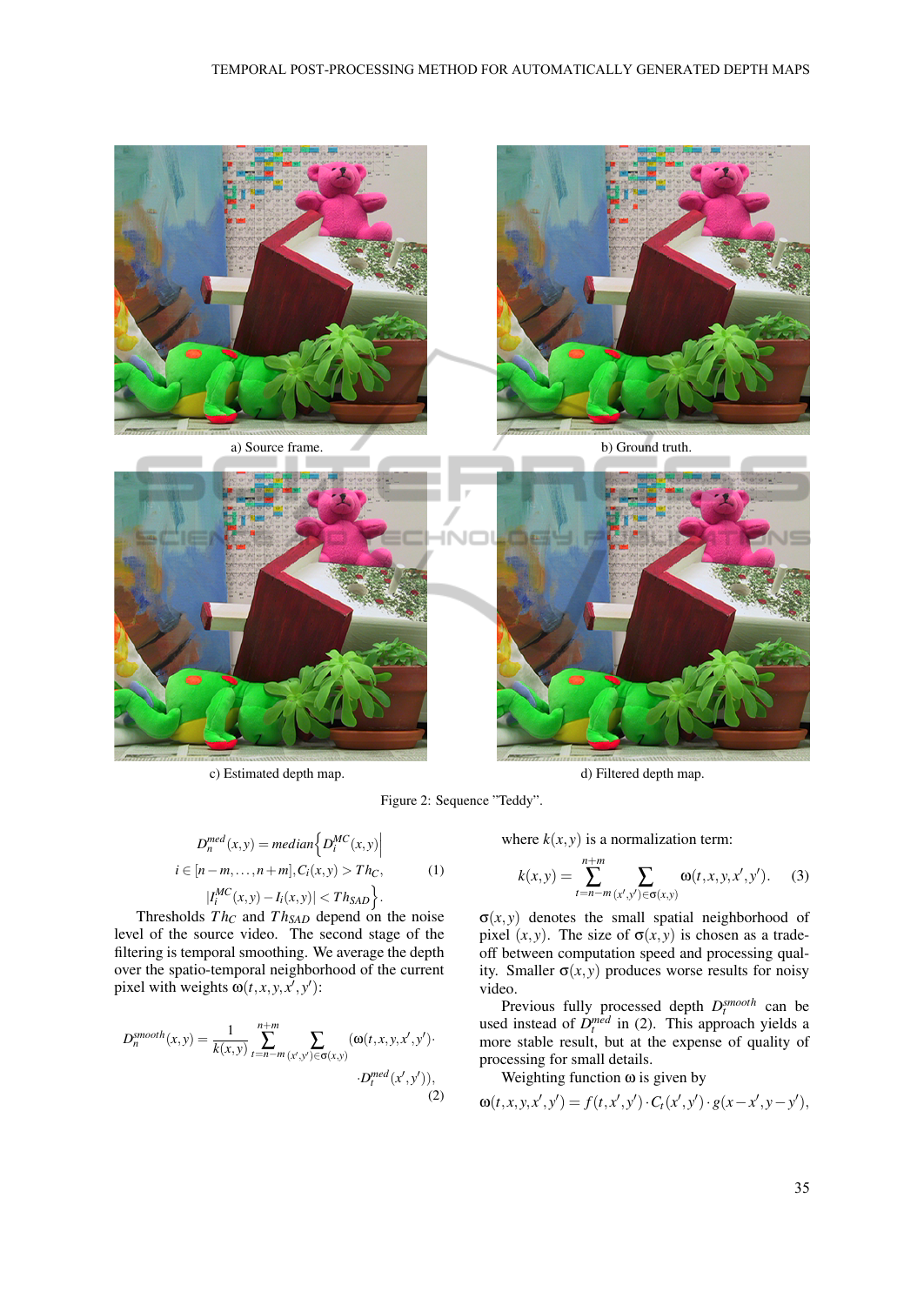

c) Estimated depth map.  $\Box$  d) Filtered depth map.

Figure 3: Sequence "Cones".

where function  $f(t, x', y')$  denotes the quadratic function of the motion-compensated inter-frame difference  $|I_n(x',y') - I_t^{MC}(x',y')|$ ;  $C_t(x',y')$  is the confidence metric of motion estimation of pixel  $(x', y')$  in frame *t*;  $g(x, y)$  is a Gaussian function.

If the neighboring pixel  $(x', y')$  belongs to the area with good confidence and has a color similar to the color of current pixel  $(x, y)$ , then the depth of  $(x', y)'$ has more influence on the resulting depth of pixel  $(x, y)$ . Thus, the algorithm averages the depth in the neighborhood of each pixel using the information about the motion-compensated interframe difference for the source video, the confidence metric for motion vectors, and the spatial proximity.

## 4 RESULTS

The proposed algorithm was implemented in C as a console application. The algorithm uses one-pass processing, and it can be conveniently implemented in hardware. The algorithm's performance on an Intel Core2Duo T6670 processor running at 2.20 GHz is 7.6 fps for 448*×*372 video resolution. A time of the depth map estimation was not included in the measurement. The most time consuming stage of the algorithm is the motion estimation. Without regard for the motion estimation, the proposed method allows to filter the depth map in linear time with respect to the size of the image.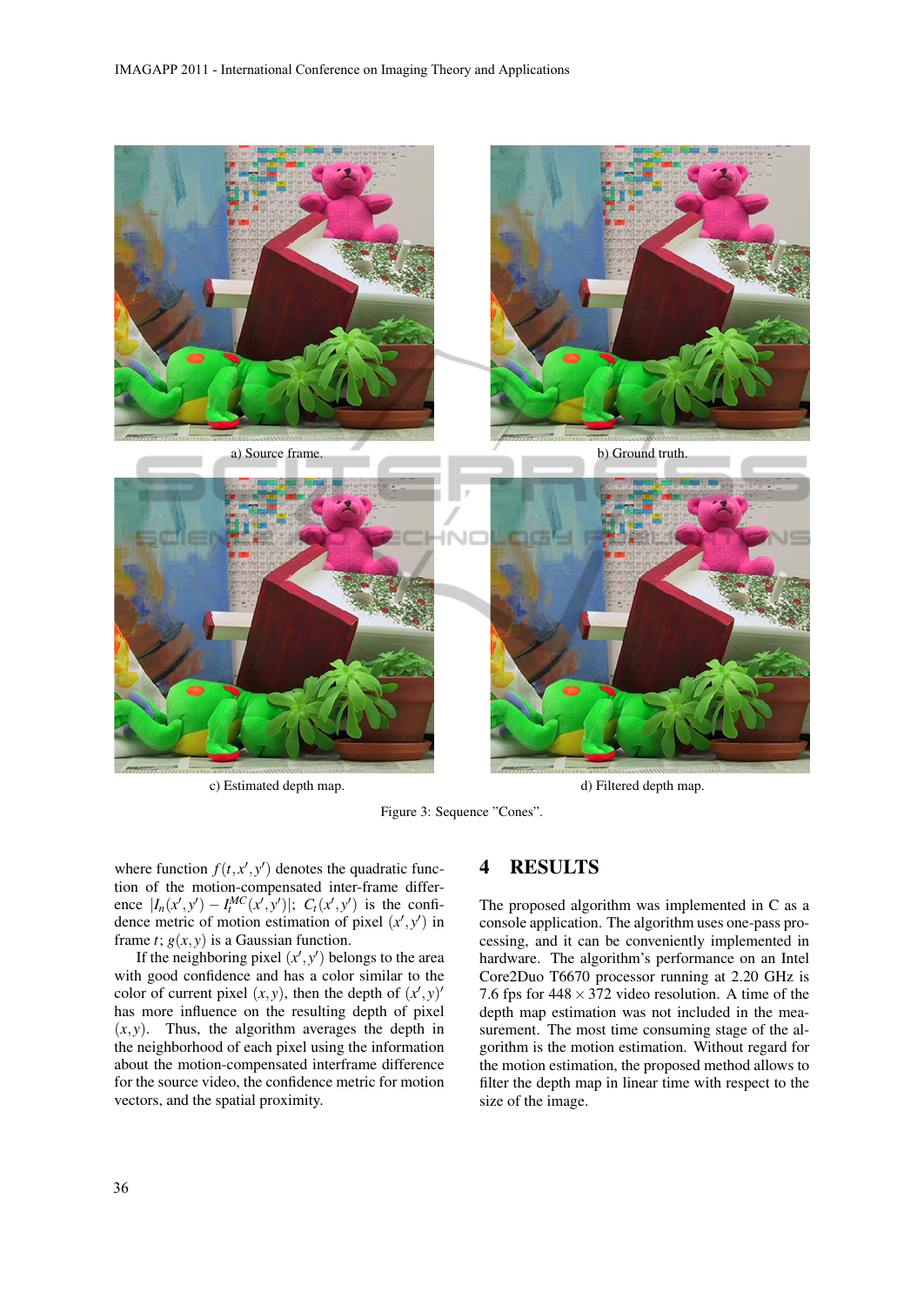

a) Original 2D image.



b) Rendered view for the estimated depth map.



c) Rendered view for the filtered depth map.

Figure 4: Depth based rendered view. Segment of "Road" sequence. The rendered view based on the filtered depth seems more natural. The depth map was filtered using the proposed method and the cross bilateral filtering. Occlusions are not processed.

All the source depth maps for quality evaluation were obtained using the depth-from-motion method based on that described in (Ogale and Aloimonos, 2005). We used five consecutive frames for filtering

 $(m = 2)$  in our experiments.  $m > 3$  gives satisfactory results only on the stationary video sequences because of unreliable motion estimation for distant frames.

For an objective evaluation, the standard sequences "Cones," "Venus," "Sawtooth," "Teddy" and "Bull" were used (Scharstein and Szeliski, 2002; Scharstein and Szeliski, 2003). Each data set is a multi-baseline stereo sequence, i.e., the frames are taken from equally-spaced viewpoints along the horizontal axis. The latter allows to consider the groundtruth disparities as the representation of the depth. The comparison with ground truth was performed using the Brightness Independent PSNR metric (Vatolin et al., 2009). Fig. 1 shows the results.

For a subjective evaluation, Fig. 2 depicts the results of the algorithm for the sequence "Teddy". The depth map (Fig. 2b) generated from the source video sequence (Fig. 2a) was filtered using the proposed method. The filtering process restored some lost details and fixed depth-estimation errors on object boundaries (Fig. 2d). Fig. 3 shows the results for the sequence "Cones".

One of the main drawbacks of the proposed algorithm is producing undesirable texture on some depth maps. This problem can be solved using spatial filtering. Cross bilateral post-processing (Petschnigg et al., 2004) gives rather good results (Fig. 4). The proposed method allowed to reduce artifacts on the resulting rendered view and improve visual quality.

### 5 CONCLUSIONS

In this paper, we described a post-processing method algorithm for depth maps that are automatically generated from video. The proposed method shows high quality of filtering, uses single-pass processing, and doesn't require complex calculations (e.g., energy minimization or color segmentation). The algorithm's integration with a spatial post-filtering can be used as a high-performance processing method for the depth maps.

#### ACKNOWLEDGEMENTS

This research was partially supported by grant number 10-01-00697-a from the Russian Foundation for Basic Research.